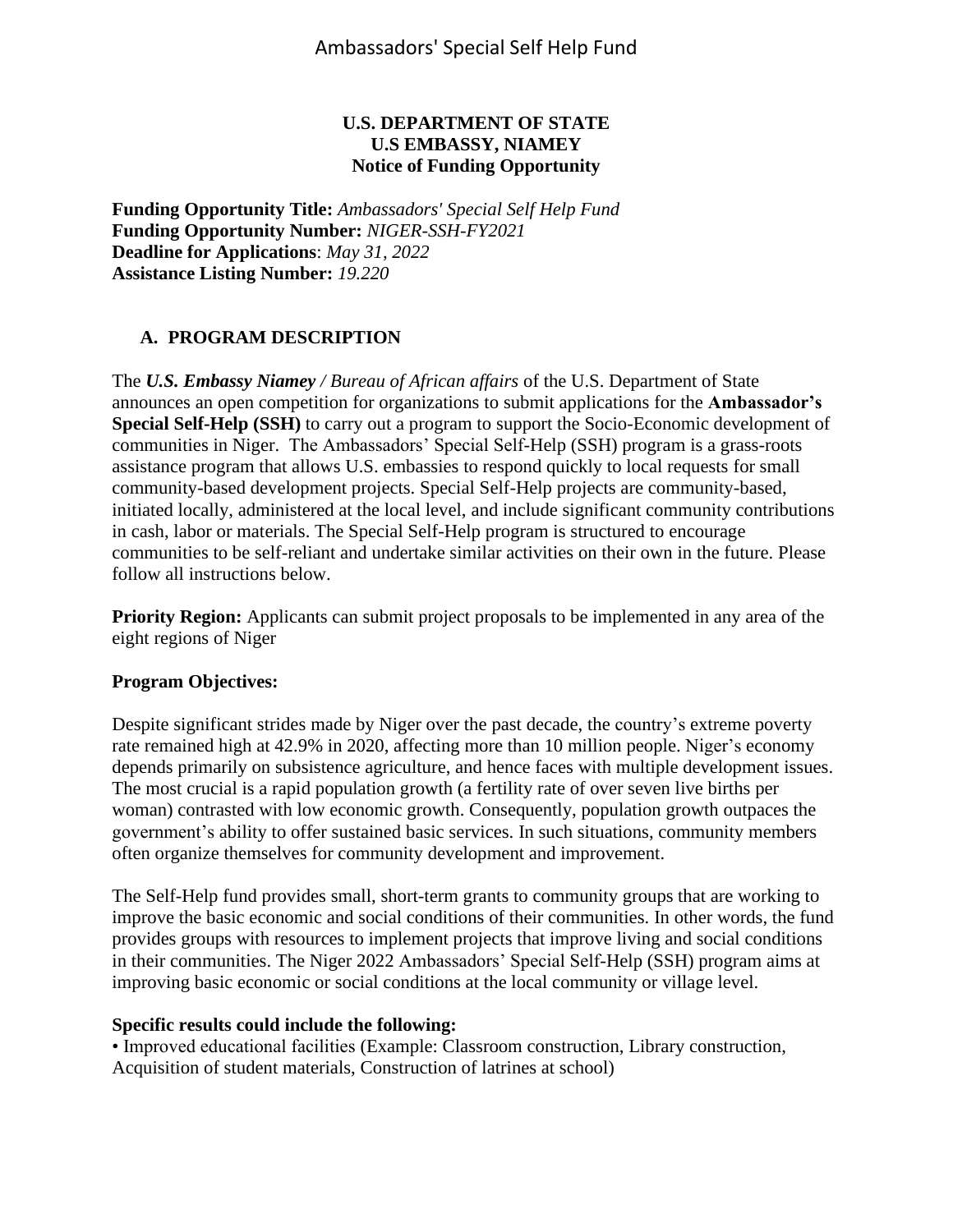# Ambassadors' Special Self Help Fund

• Improved health facilities (Example: Construction of community health centers, provision of medical equipment to community health centers)

• Improved access to clean water and sanitation facilities (Example: well or borehole construction, latrine construction)

• Youth employment opportunities (Example: Income generating activities, vocational training, Construction of a workshop for vocational skills learning)

• Social and economic empowerment of women and girls (Example: Provisions of grain mills in rural communities, provision of oil extraction machines, other income generating activities)

• Reduction in gender gap for education benefits (Example: girls' education, literacy classes)

• Increased household food security (Example: community garden, livestock breeding, crops storage)

• Increased household income (Example: Livelihood Development, improving farmers' productivity and profitability)

• More opportunities for people living with disabilities (Example: craftmanship skill, special education, creation of job opportunity)

• Reduction in environment degradation (Examples: Provision of environmentally friendly cooking stoves, land restoration, production of natural fertilizers, recycling)

The Self Help Program may only pay for items and technical assistance that are absolutely necessary for the completion of the project. **The Self Help Program cannot be used:**

- for administrative costs and salaries.
- to buy equipment like vehicles and office equipment.
- Activities with a purely police, military, or cultural emphasis.
- Religious projects unless they genuinely assist the whole community without regard to religious affiliation.
- Personal businesses.
- Scholarships, donations, or honorariums.
- Office supplies such as pencils, paper, forms, and folders.
- For projects that focus on refugees or displaced persons.

To be eligible for funding the project must meet the following criteria:

- The project should help improve basic economic or social conditions at the local community level, and have long-term value.
- The project should be high impact, benefiting the greatest number of people possible.
- Substantial community participation in the activity is required. Contributions may include labor, materials (bricks, sand, gravel, seeds, etc.), land, buildings, or money that is given to ensure the success of the project.

### **Applicants are only allowed to submit one proposal per organization.**

Any applicant listed on the Excluded Parties List System (EPLS) in the [System for Award](https://sam.gov/)  [Management \(SAM\)](https://sam.gov/) is not eligible to apply for an assistance award.

### **Participants and Audiences:**

Community members/groups with a real need should benefit from SSH project activities. Organizations that want to submit a proposal must collaborate with local authorities and community leaders to assess the need and plan for activities.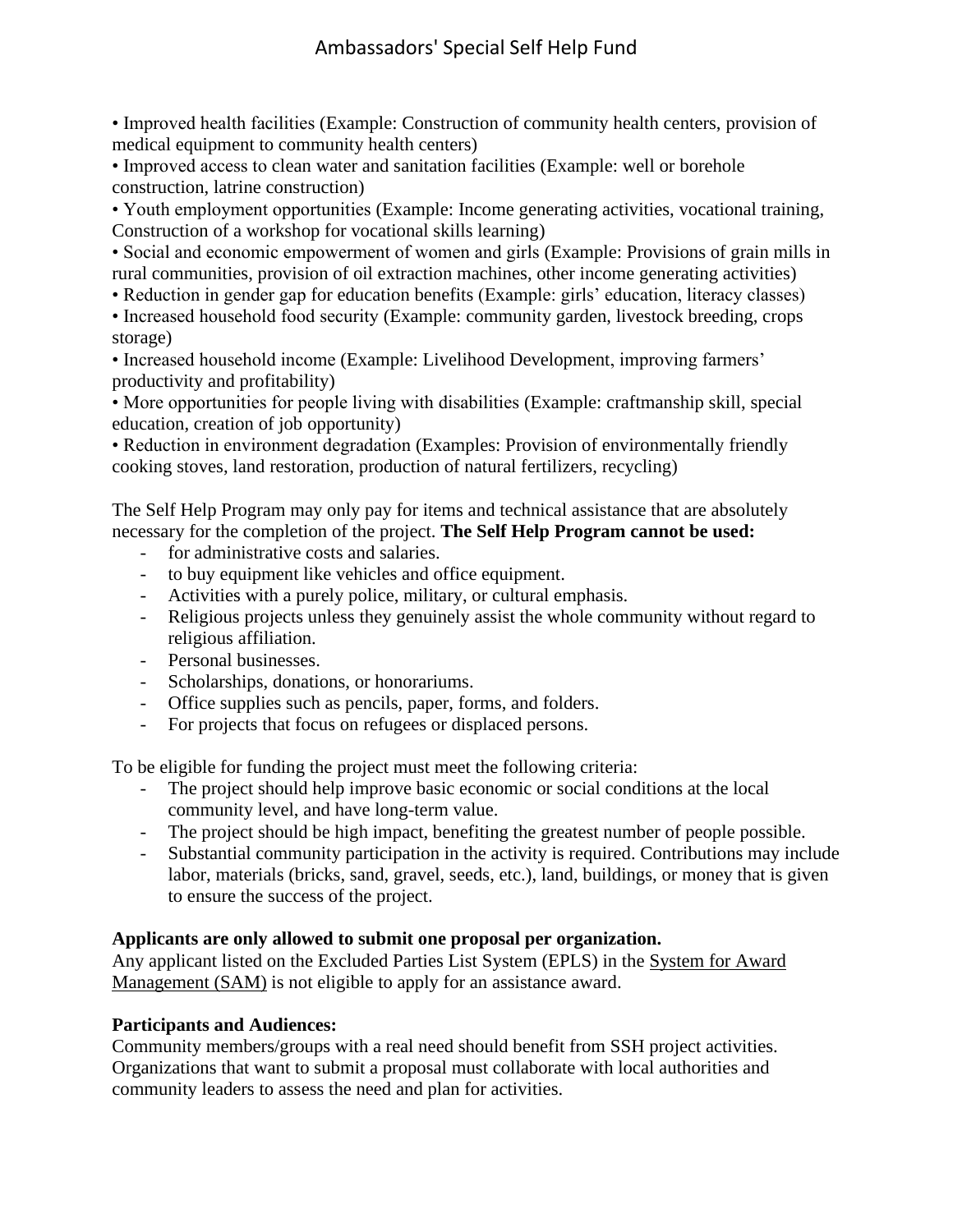## **B. FEDERAL AWARD INFORMATION**

Length of performance period: *03 to 12 months* Number of awards anticipated: *5 to 10* awards (dependent on amounts) Award amounts: awards may range from a minimum of *\$3000* to a maximum of *\$10000* Type of Funding: *FY2021 Economic Support Funds under the Foreign Assistance Act* Anticipated program start date: *July 2022*

### **This notice is subject to availability of funding.**

Funding Instrument Type: **GRANT**

Program Performance Period: Proposed programs should be completed in *12 months* **or less**.

## **C. ELIGILIBITY INFORMATION**

### **1. Eligible Applicants**

An SSH project must be submitted by an organized group that is motivated, has identified a real need, and has already successfully implemented projects in the community. The project should be feasible and based on the socio-economic context of the local community. All applicants must be registered Non-Profit Organizations. We welcome proposals from Community and Non-Governmental Organizations (NGOs) that work directly with communities. Organizations must be able to demonstrate that they have adequate internal controls and financial systems in place.

### **2. Local Community Involvement**

All Special Self-Help projects are community-based, initiated locally, administered at the local level, and include significant community contributions in cash, labor or materials. Substantial community participation in the activity is required. Contributions may include labor, materials (bricks, sand, gravel, seeds, etc.), land, buildings, or money to ensure the success of the project. Local involvement of the organization or group must be at least 10% in cash or in kind of the total project costs. The personal contribution of funding may be crucial to make a choice between two viable requestors.

Additionally, community leaders must also sign the statement of interest. Community leaders include local municipal leaders, religious leaders, tribal or clan leaders, or any governing body that has oversight over where the project will be implemented. At least one community leader must sign the statement of interest, however, multiple signatures are strongly encouraged. Community leaders may also submit letters of support for the project, so long as they specifically mention the project by title.

## **3. Other Eligibility Requirements**

Organizations are encouraged to have a unique entity identifier (UEI), as well as a valid registration on www.SAM.gov. Please go to [SAM.gov](https://sam.gov/content/entity-registration) to register your organization. SAM registration must be renewed annually.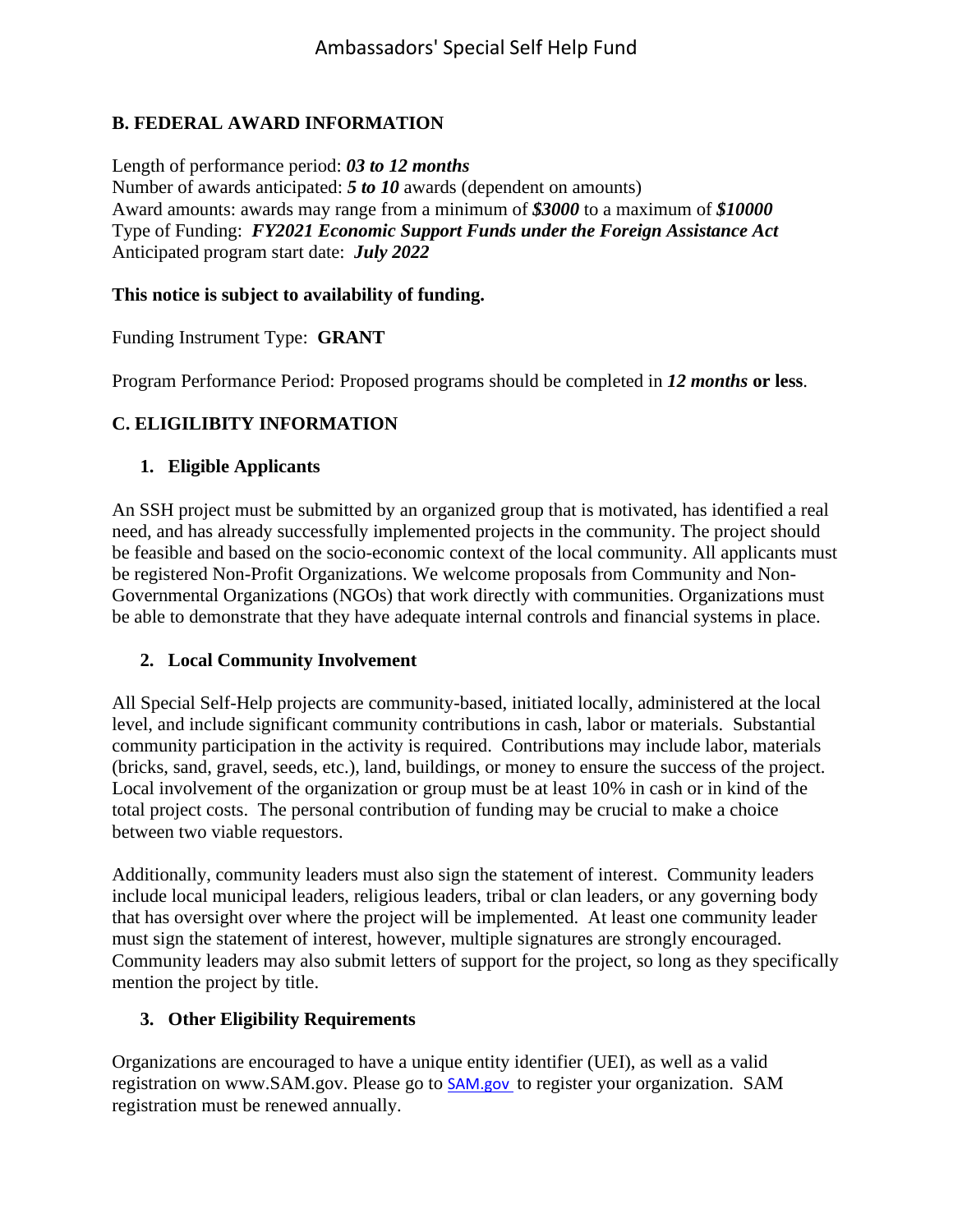# **D. APPLICATION AND SUBMISSION INFORMATION**

### **1. Address to Request Application Package**

This Notice of Funding Opportunity will be posted on the *US Embassy, Niamey website: [https://ne.usembassy.gov/embassy/embassy-solicitations/,](https://ne.usembassy.gov/embassy/embassy-solicitations/) and on <grants.gov>*. Application forms required to submit a proposal are available upon request at Niameygrants@state.gov

## **2. Content and Form of Application Submission**

Please follow all instructions below carefully. Proposals that do not meet the requirements of this announcement or fail to comply with the stated requirements will be ineligible.

### **Content of Application**

Please ensure:

- Completed SSH Proposal Template
- Completed Budget package:
- Budget spreadsheet: detailed line-item budget (in Excel)
- Budget Justification Narrative: use a separate sheet of paper (Word) to describe each of the budget expenses in detail.
- Mandatory application forms to be downloaded at <https://www.grants.gov/web/grants/forms/sf-424-family.html>
- SF-424 *(Application for Federal Assistance – organizations)*
- SF-424A *(Budget Information for Non-Construction programs) or SF-424C (Budget Information for Construction Programs)*
- SF-424B *(Assurances for Non-Construction programs) or SF-424D (Assurances - Construction Programs) (note: the SF-424B is only required for individuals and for organizations not registered in SAM.gov)*

### **Format**

- All documents are in English (a French version of the proposal template could be joint to support the English version)
- All budgets are in U.S. dollars

• All Microsoft Word documents are single-spaced, 12-point Times New Roman font, with a minimum of 1-inch margins.

### **3. Attachments***:*

- 1-page CV or resume of key personnel who are proposed for the program
- Letters of support from program partners (if available) describing the roles and responsibilities of each partner
- Official permission letters (if required for program activities)
- A copy of the organization's registration certificate.
- A letter of approval for proposed project from the local authority, and/or local town or district council.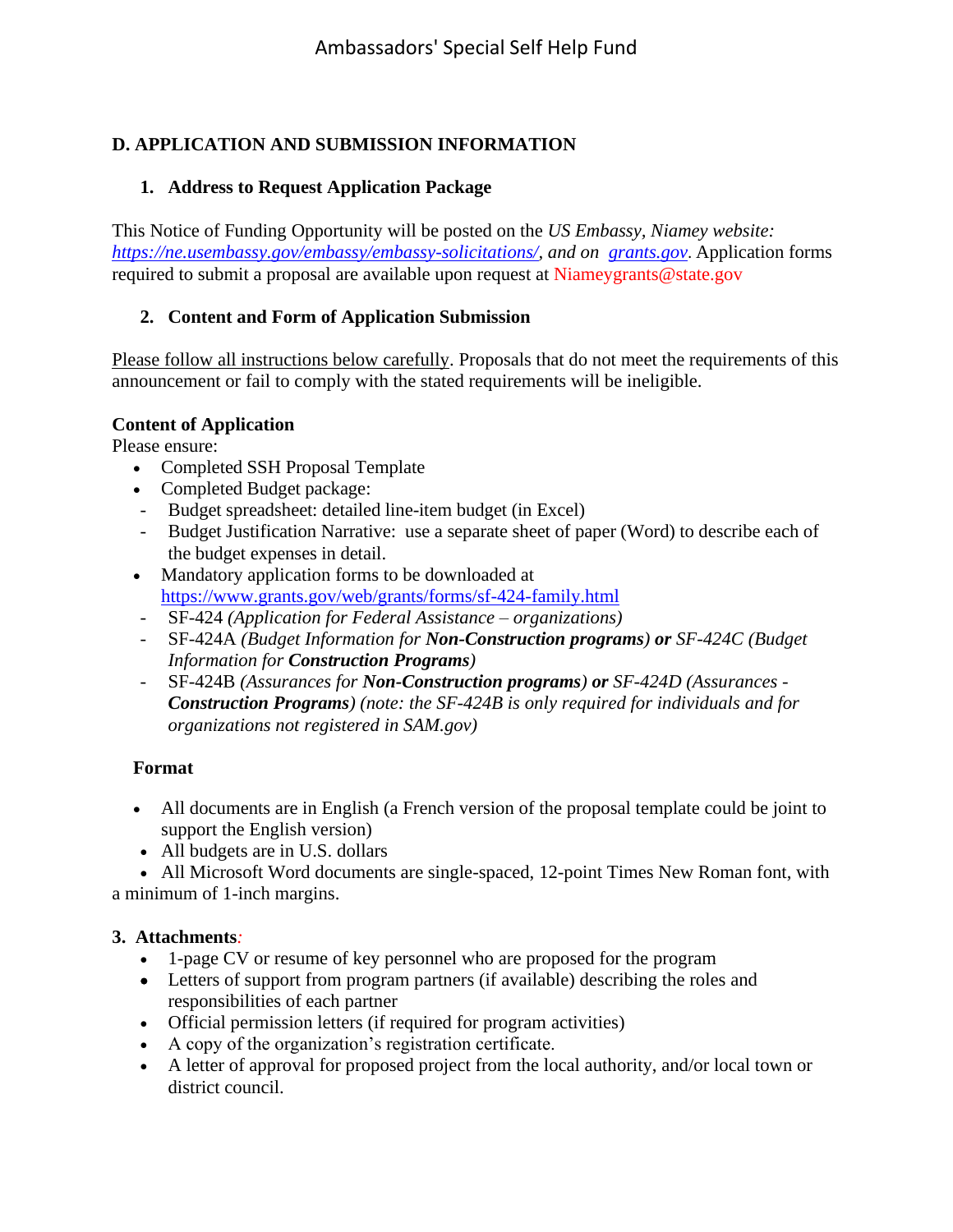### **Note: Applications that do not follow this format or are incomplete will not be considered.**

### **4. Other Submission Requirements**

All application materials must be submitted by email to *Niameygrants@state.gov*

# **E. APPLICATION REVIEW INFORMATION**

## **1. Criteria**

Each application will be evaluated and rated on the basis of the evaluation criteria outlined below. The total possible score is 100 points.

**Quality and Feasibility of the Program Idea** – *25 points (Is the project idea communicated well and feasible? Does the project adequately fulfill a stated need within a community? Does the project show strong community support? Does the project benefit the broadest numbers of beneficiaries possible? Is there a substantial impact on the affected community?)*

**Organizational Capacity and Record on Previous Grants** – *10 points (Is the organization well-known by the public? has the organization carried out similar activities in the targeted area?)*

**Number of Beneficiaries –** *10 points* (*The project needs to be able to quantify and report on the number of beneficiaries served with the funding received. Is the beneficiary number significant in relation to the proposed project activities and funding?)*

**Program Planning/Ability to Achieve Objectives** – *10 points (Are the project objectives clearly stated? Does the proposal include a reasonable implementation timeline?)*

**Budget (spreadsheet and narrative)**– *10 points (Is the budget complete, and well defined? Is the budget reasonable?)*

**Monitoring and evaluation plan** – *15 points (has the organization set a well-defined M&E mechanism?)*

**Sustainability** – *20 points (Is the project sustainable in the long term? Will the project be able to continue without additional investment? Are the suggested measurements of success adequate?)*

## **2. Review and Selection Process**

The U.S. Embassy's Grants Committee will review all submissions and short-listed candidates will be contacted with requests for additional information and may be asked to submit additional information.

## **F. FEDERAL AWARD ADMINISTRATION INFORMATION**

## **1. Federal Award Notices**

The grant award agreement will be written, signed, awarded, and administered by the Grants Officer. The assistance award agreement is the authorizing document, and it will be provided to the recipient for review and signature by email. The recipient may only start incurring program